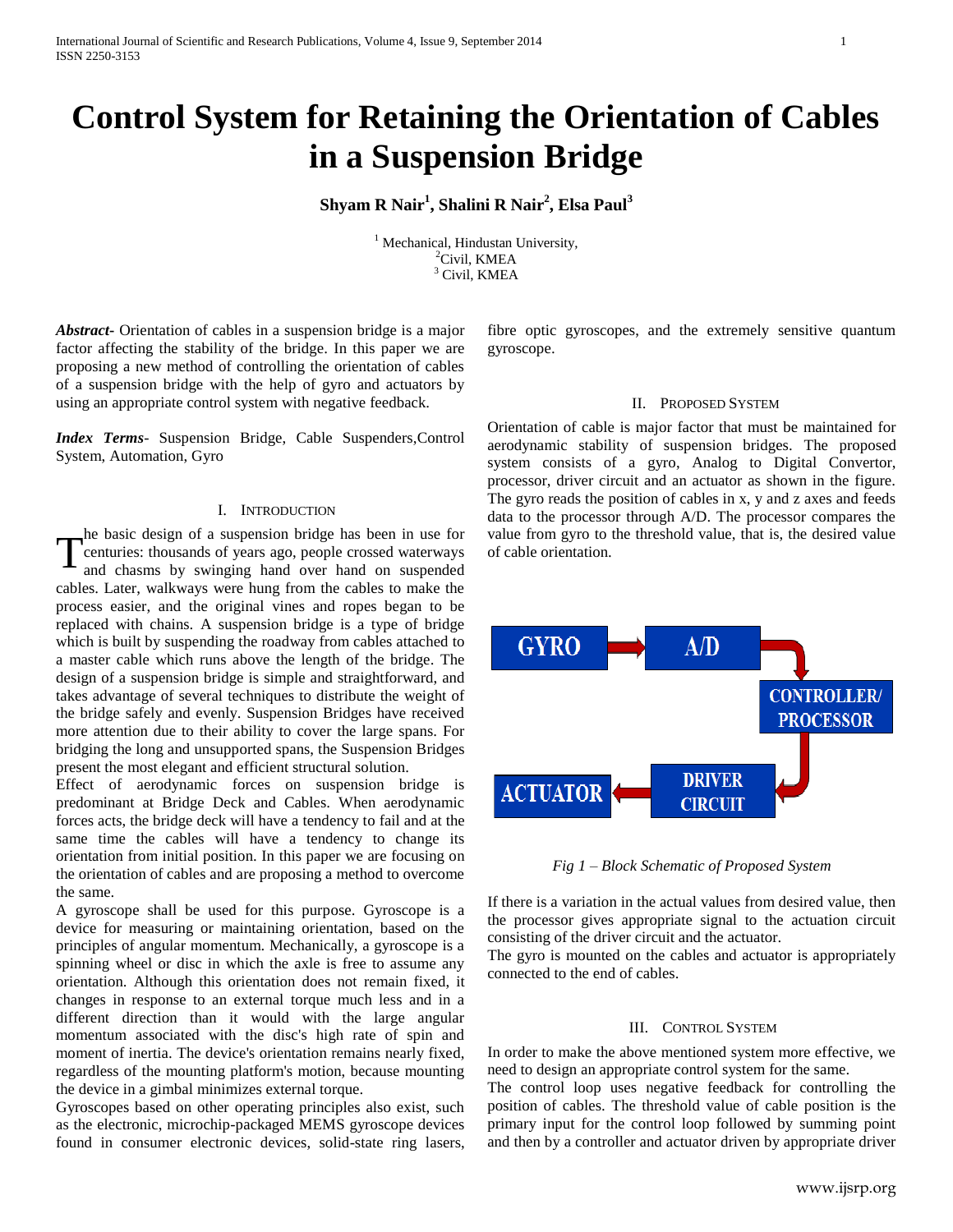circuit. The position of the cable is fed back to the summer using the gyro. The feedback is negative so that it forms a simple feedback type to control the position of the cables.

The figure below shows the control system and signal flow graph of the proposed system.



*Fig 2 – Closed Loop Control System*

The threshold value or desired orientation of cables are fed to the processor which initiates the actuation using actuator circuit and the position of cables are observed by the gyros mounted on them. The position values of the orientation of cables are sent back as a negative feedback to the summer where it is summed with the threshold value.



*Fig 3 Signal Flow Graph*

| Sl. No. | <b>Threshold</b><br>Value | Feedback<br>Value | <b>Actuation</b><br><b>Value</b><br><b>Threshold</b><br>Feedback<br>value) |
|---------|---------------------------|-------------------|----------------------------------------------------------------------------|
|         |                           |                   |                                                                            |

| 1,2,1 | 1,2,1        | 0,0,0       |
|-------|--------------|-------------|
| 1,2,1 | 2,2,5        | $-1, 0, -4$ |
| 1,2,1 | $-3, -4, -2$ | 4,6,3       |

# *Table 1 – Sample Values*

It is very clear from the table that, when there is a positive change in the cable position, the controller initiates a negative actuation and if there is a negative change in the orientation, the controller initiates a positive actuation. This is because of the use of negative feedback.

#### IV. IMPLEMENTATION





The above shown figure shows the prototype developed for testing the proposed system. The gyro is attached to the cables and the actuation is given at the end using electric motor with appropriate coupling. Initially, the system will be stable and the gyro shows the threshold readings.

Now an external disturbance is introduced using an air blower which causes the cables to deviate from its mean position which is observed by the gyro and fed back to the controller. Now the controller gives signal to the driver circuit by sending a logic high value to the isolator and initiates the actuation.

The controller stops actuation when the cables attain back their mean position.